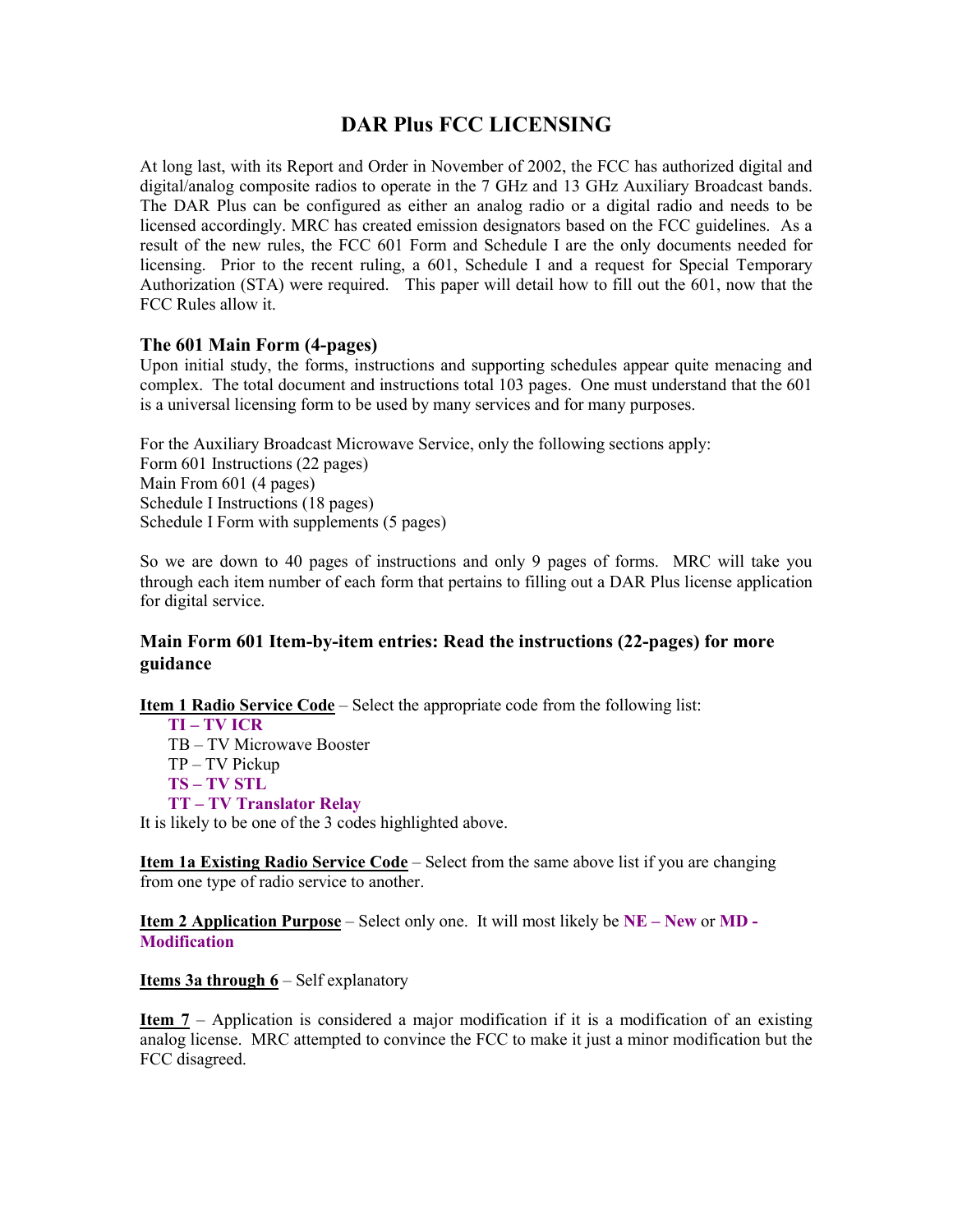#### **Item-by-item entries (continued):**

**Item 8a** Does this filing request a Waiver of the Commission's rules? – Answer **"No"**

**Item 8b** Not applicable if no Waiver is requested

**Item 9** Answer **"Yes"** or **"No"** as appropriate

**Items 10 through 34** – Routine Applicant Information

**Item 35 Regulatory Status** – Check **"Broadcast Service"** box

**Item 36 Type of Radio Service** – Check both **"Fixed"** and **"Broadcast Service"**

**Item 37 Interconnected Service** – Answer **"Yes"** or **"No"** as appropriate

**Items 38 through 52** – Answer or sign as appropriate

# **FCC 601 Schedule I Item-by-item entries: Read the instructions (18-pages) for more guidance**

 $\mathcal{L}_\mathcal{L} = \{ \mathcal{L}_\mathcal{L} = \{ \mathcal{L}_\mathcal{L} = \{ \mathcal{L}_\mathcal{L} = \{ \mathcal{L}_\mathcal{L} = \{ \mathcal{L}_\mathcal{L} = \{ \mathcal{L}_\mathcal{L} = \{ \mathcal{L}_\mathcal{L} = \{ \mathcal{L}_\mathcal{L} = \{ \mathcal{L}_\mathcal{L} = \{ \mathcal{L}_\mathcal{L} = \{ \mathcal{L}_\mathcal{L} = \{ \mathcal{L}_\mathcal{L} = \{ \mathcal{L}_\mathcal{L} = \{ \mathcal{L}_\mathcal{$ 

#### **Administrative Information:**

**Item 1** – Answer appropriately **"Yes"** or **"No"**

**Items 2a and 2b** – Answer if applicable

**<u>Item 3 Type of Operation</u>** – Check "Permanent Fixed Point to Point"

**Item 4 Station Class** – Select **"FXO"** from the following: **Fixed – FXO**  Temporary Fixed – FX5 Mobile – MO Mobile & Temporary Fixed – MO5

**Item 5** – Not Applicable

**Item 6** – Answer **"Yes"** or **"No"** as appropriate

**Item 7 Frequency Coordination** – For new station applications, formal PCN is now required through a professional coordination service such as Comsearch, Spectrum Planning, Consolidated Spectrum Services, etc. However, if this is an update of an existing analog license and your area has a volunteer SBE authorized coordinator, contact the coordinator before filing to see if he or she is aware of any similar applications being granted without needing a formal PCN.

**Items 8 through 11** – Self-coordination is no longer allowed unless the situation discussed under Item 7 applies. Fill in using the information supplied from your frequency coordination service.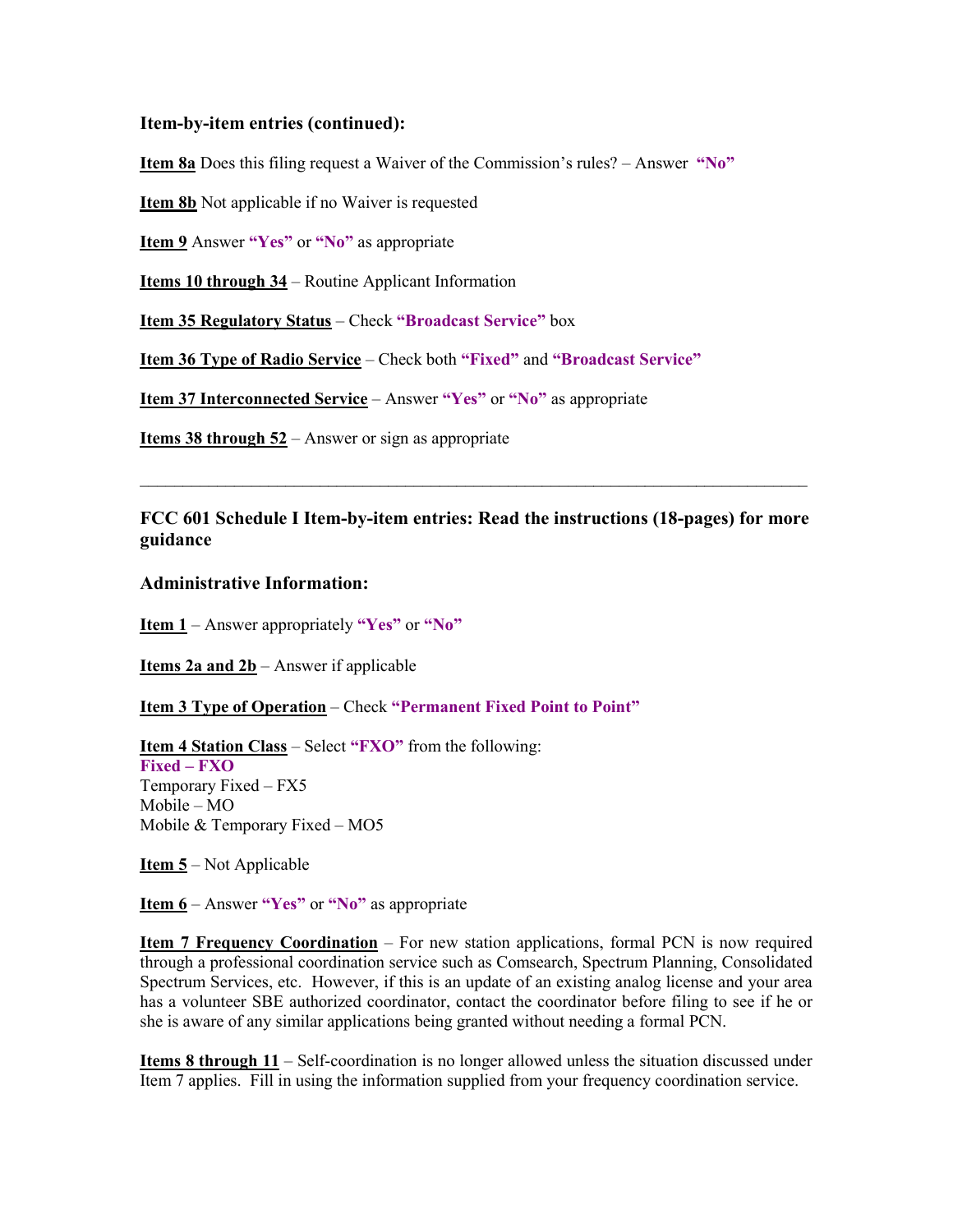### **Item-by-item entries (continued):**

#### **Items 12 and 13** – Fill in if appropriate

**Items 14 through 16** Technical Point of Contact – Indicate **"A" (add)** or **"M" (modify)** as appropriate and fill in the location and telephone number information.

#### **FCC 601 Schedule I Supplement 1 – Location Data**

The FCC ruling has not changed this section.

#### **FCC 601 Schedule I Supplement 2 – Path Data**

The FCC ruling has not changed this section.

# **FCC 601 Schedule I Supplement 3 – Passive Repeater Data**

The FCC ruling has not changed this section.

#### **FCC 601 Schedule I Supplement 4 – Frequency Data**

This page contains the crux of the changes brought about by the FCC rulemaking. The DAR Plus radio can be set up either as an analog or digital radio.

**Item 1 Transmit Location Name** – Fill in as before

**Item 2 Path Number** – Fill in as before. Use additional sheets when applying for multiple paths.

**Item 3 Frequency Information** – Fill in as follows for each transmitter on each path: Action – **A/M/D (Add, Modify, Delete)** 

**Item 4 Lower or Center Frequency (MHz)** – For 7 GHz and 13 GHz BAS applications, use the Center Frequency. For example, 7 GHz channel 3 (B3) has, as its band edges, 6925 and 6950 MHz. Although it can be defined by its band edges, the FCC prefers to use its Center Frequency, which is 6937.5 MHz. This should be entered in the Item 4 box. To avoid confusion, it is recommended that the words "Lower or" be crossed out.

**Item 5 Upper Frequency (MHz)** – Put in **"NA"** (not applicable).

**Item 6 Tolerance (%)** – Fill in **"+/- 0.0005"** 

**Item 7 EIRP (dBm)** – This is the effective isotropic radiated power (rounded to one decimal place) radiated off the transmitting antenna and expressed in dBm (dB above 1 milliwatt). Refer to the DAR Plus Data Sheet for the power output in the desired frequency band and in the desired type of service. For example, a standard power 7 GHz DAR Plus transmitter has a +33 dBm (2 watt) analog output. If filing for a high power transmitter, the number is  $+37$  dBm (5-watts). If you are filing for a digital DAR Plus, the standard power output in the 7 GHz band is +28 dBm and for the high power version, it is +31 dBm.

Starting with the transmitter output power, subtract all losses between it and the antenna. Do the entire math in either dBms and dBs. Here is an example: